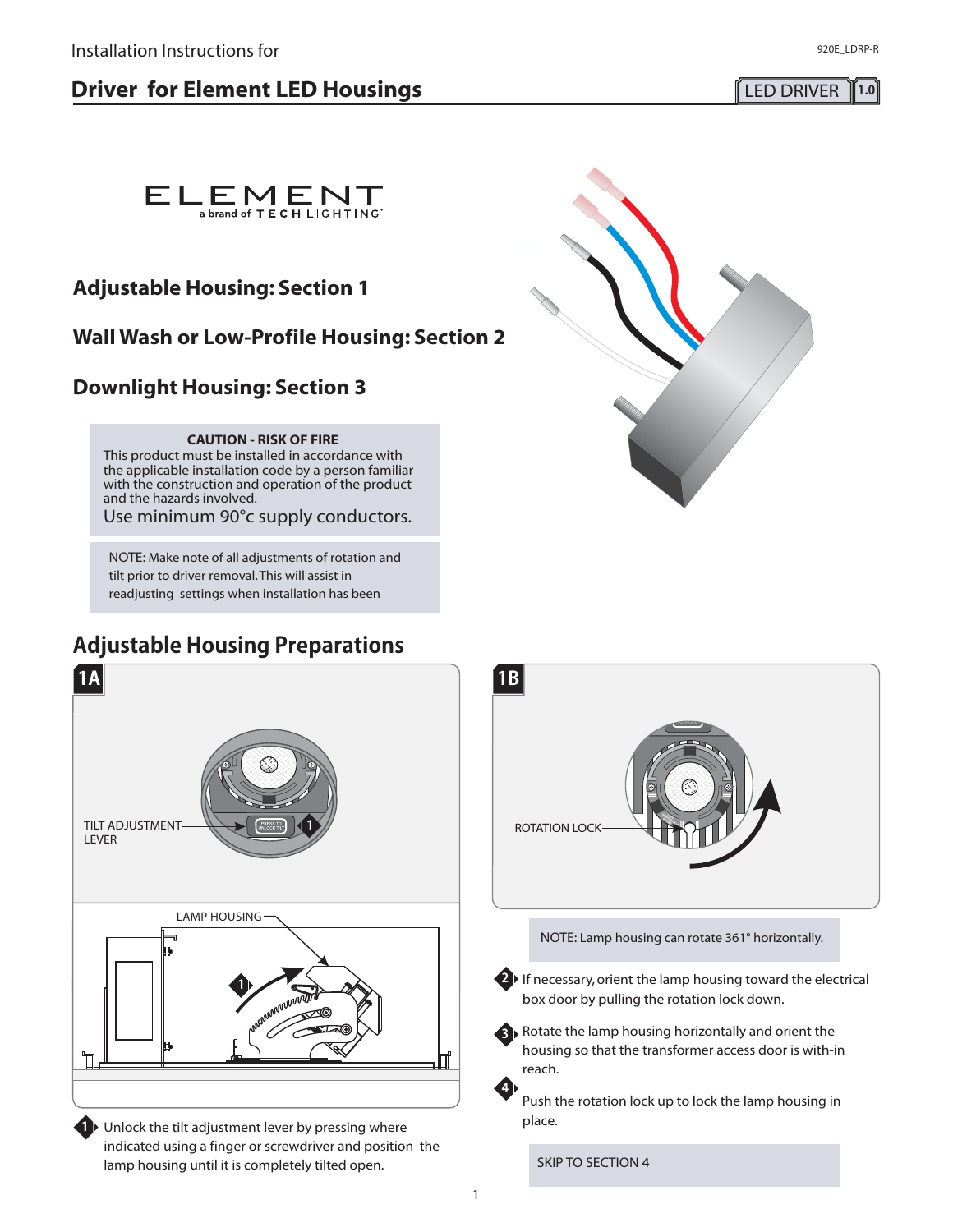## **Wall Wash and Low-Profile Housing Preparations**



# **Downlight Housing Preparation**



**1** Loosen all three screws from the lamp assembly and lower the lamp assembly to gain access to the transformer access

# **Replace Transformer**



**1** Remove the three thumb nuts and remove the access door by pulling on its handle; temporarily place it on the side wall.





**2** Depending on the fixtures housing remove the driver by:

a. Chicago Plenum, IC, and Non-IC: Remove the two thumb nuts inside the electrical box to remove the driver.

b. Low Profile Non IC: The driver is secured by Velcro; gently pull the housing off of the electrical box.

c.**Adjustable Chicago Plenum and Element 4":** The driver is secured to the access door via bracket; remove the thumb nuts on the outer side of the bracket to loosen the bracket assembly.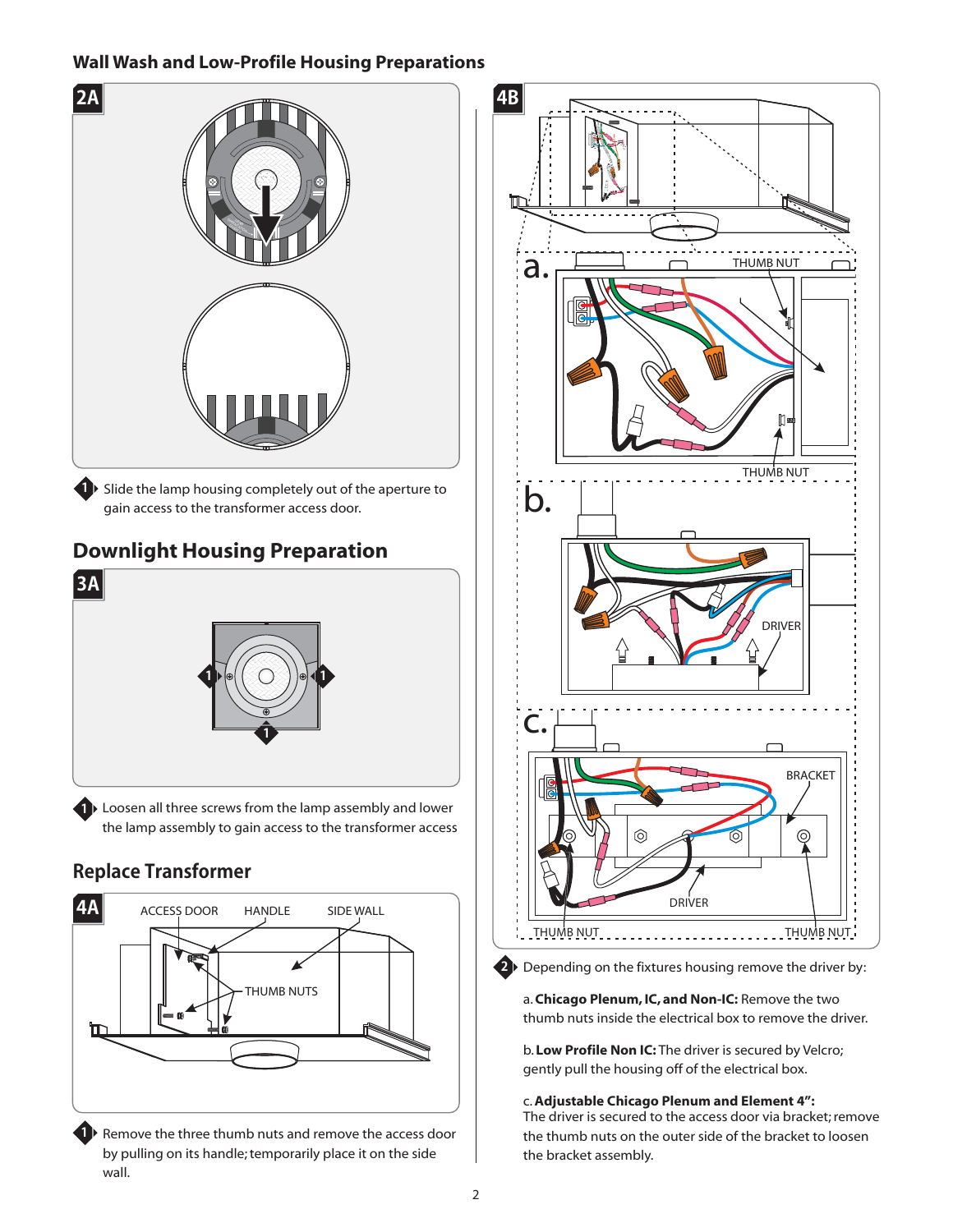

**3** Slowly pull the wires out of the housing until the driver and wire connections can be accessed below the ceiling.



driver by disconnecting each wire connectors.



**5** For Adjustable Chicago Plenum E3" and All E4"Housings, remove the old driver on the bracket by unscrewing and removing the 2 bracket nuts.



**6** Slide the new driver onto the bracket and secure it with the two bracket nuts.